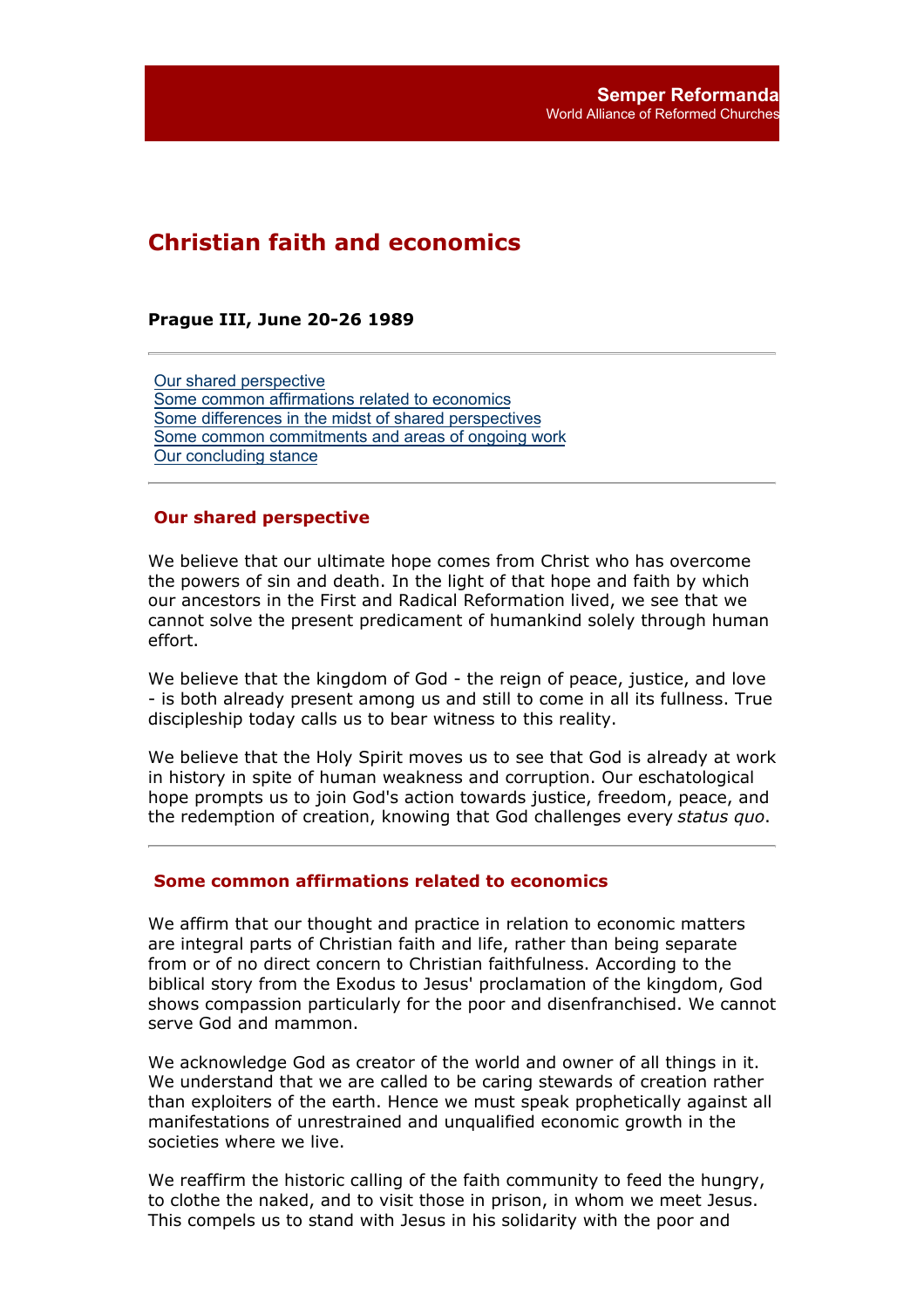afflicted in every generation, both within and beyond the household of faith.

We recognize in our various traditions a biblical witness against dominant and oppressive economic practices and structures on the times. This witness has included protest against slavery, usury, greed, luxurious living, economic oppression, the accumulation of wealth, and particularly Christians' and the churches' all-too-frequent complicity in these practices.

We reject the spirit, logic, and practice of the predominant world economic system which destroys national economies through debt and trade mechanisms, impoverishes and causes the death of millions, and destroys the earth for profits' sake.

We accept the testimony of our various traditions to the biblical calling of believers to repent of our greed and avarice by renouncing our "sacred" claims on wealth and property, and by creating alternative habits of thought and patterns of shared economic practice in our personal and corporate existence. We believe that the churches' credibility depends on their - and our - willingness first to practise what is commended to others.

## **Some differences in the midst of shared perspectives**

We recognize differences among us with regard to the primacy of Scripture for discerning God's will for our life and thought. Some of us believe that Jesus Christ as witnessed in the Scripture is the primary norm for discerning truth and right practice. Some of us appeal primarily to the Spirit's leading for direction in the present time.

We recognize that we have chosen a variety of alternative patterns to the dominant economic systems. Some have established communities of common production and goods as a normative Christian practice. Others have developed other forms of sharing and mutual accountability also as normative Christian practice. Still others would give dissenting witness while participating within the broader economic systems.

We acknowledge differences among us as to the means our witness in the form of protest may take. Some of us reject all types of coercion and violence; others of us may accept some types of coercion or violence as a last resort.

We are not yet of one mind on how to assume our responsibility for the world. Some of us believe that we are called to witness in the world by being the church as a new and just community separate from the world. Some of us believe that we are called to exercise our responsibility by becoming agents of economic justice in the social and economic structures of the society in which we live. Some of us believe that we are called primarily to be the church while also witnessing directly to those in power or expressing critical support of those in power or working within the structures of the society in which we live.

## **Some common commitments and areas of ongoing work**

We affirm our desire to stay together and to grow together into a deeper and more committed fellowship.

We affirm that having jointly examined our roots, drawing on the